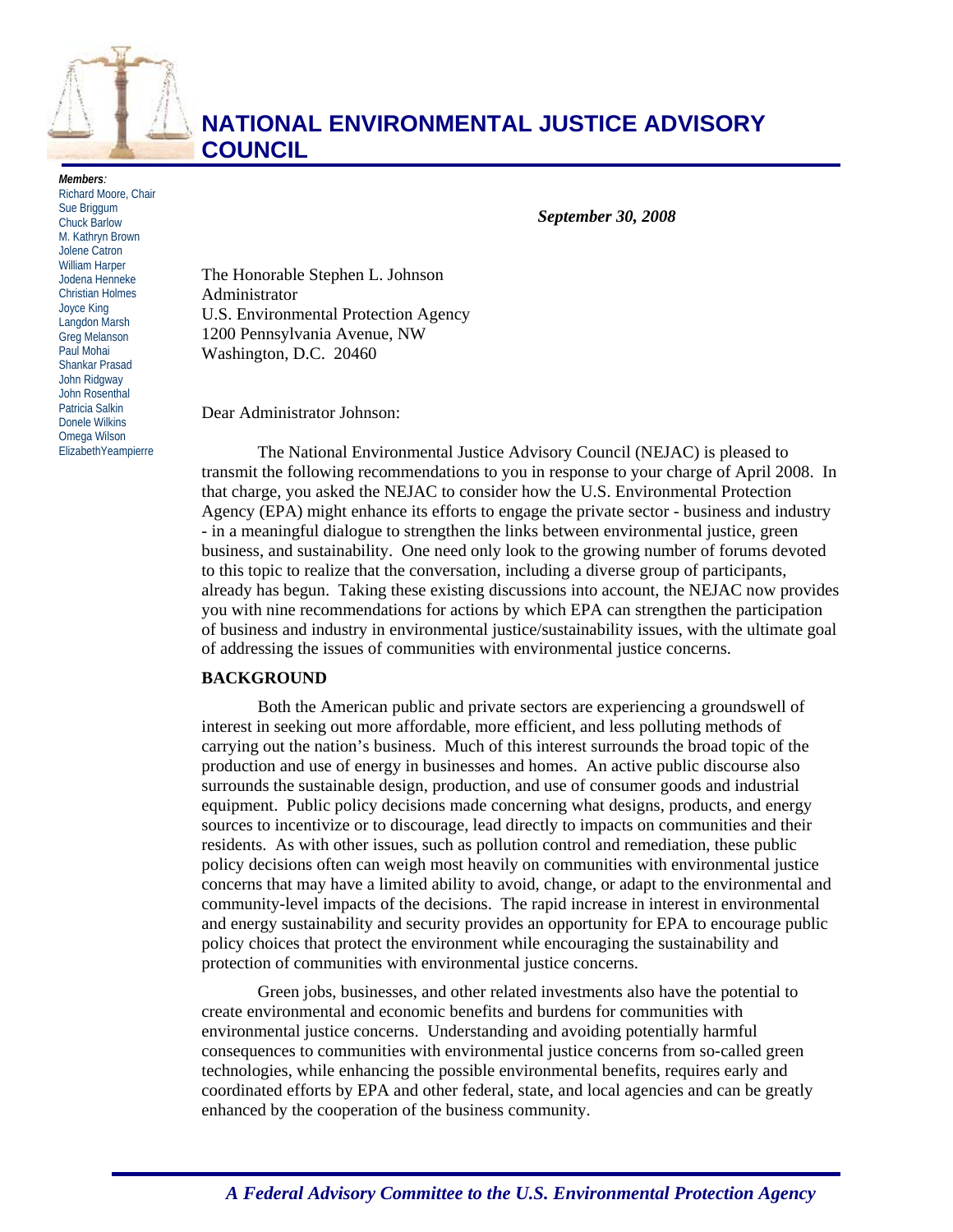#### **RECOMMENDATIONS**

 $\overline{a}$ 

 EPA is the federal lead for environmental justice and provides key federal leadership in the areas of sustainability, smart growth, and climate change. After careful consideration, including hearing from various EPA offices and outside experts, the NEJAC believes that EPA is well positioned to facilitate a meaningful dialogue with businesses and communities on the topic of environmental justice, green business, and sustainability as well as climate change and other related issues.

More specifically, the NEJAC makes the following eight recommendations:

- 1. **EPA should address both the potential disproportionate impacts of climate change on environmental justice communities[1](#page-1-0) and opportunities to achieve environmental justice benefits**, such as low-income citizens participation in developing green businesses, through the substantive and technical solutions to the climate change issue;
- 2. **EPA should maximize the benefits of its existing programs in this area by increasing the internal organization and coordination of relevant existing EPA programs** (for example, green buildings, smart growth, sustainable and SmartWay transportation, Brownfields redevelopment, performance partnership agreements, WaterSense, Indoor Environments, Energy Star, and other related urban and rural green business, sustainability and climate change related efforts);
- 3. **EPA should reach out to educate other federal, state and local agencies in this area as well as increase the organization and coordination of multi-agency efforts** (for example, increased efforts with the U.S. Department of Energy (DOE), the U.S. Department of Labor (DOL), the U.S. Department of the Interior (DOI), the U.S. Department of Transportation (DOT), the U.S. Department of Housing and Urban Development, the Small Business Administration (SBA), and the General Services Administration (GSA), among others.);
- 4. **EPA should continue to facilitate a meaningful conversation in this area that has in many ways already begun - with businesses and communities and other interested parties**, through various forums, to ensure a broad and inclusive scope for this dialogue; $<sup>2</sup>$  $<sup>2</sup>$  $<sup>2</sup>$ </sup>
- 5. **EPA should maximize the environmental co-benefits of environmental justice, green business, and sustainability efforts** (for example, energy efficiency audits to lower cost for low-income and disadvantaged communities and in building or upgrading affordable housing which in turn lowers emissions);
- 6. **EPA should increase and actively encourage policy-relevant research** by its Office or Research and Development (ORD), Office of Air Quality Planning and Standards (OAQPS), and other internal and external partners to identify and maximize the potential to achieve environmental co-benefits and environmental justice benefits in this area (for example, investigate the possibility and benefits of funding programs and efforts in this area from a carbon tax or cap and trade program or other related environmental performance and energy efficiency mechanisms);
- 7. **EPA should consider forming a separate NEJAC work group to address the concerns of tribes, indigenous communities, and Alaskan Native villages related to green business, sustainability,**  and climate change; <sup>[3](#page-1-2)</sup>

- Renewable energy development and the fact that Tribes do not qualify for federal tax credits, thus they enter into this arena at a complete disadvantage
- How the Indian Tribal Energy Development and Self-Determination Act will affect Tribes' ability to determine their own course in moving towards a sound energy policy, especially if Tribes are mandated to qualify for a tribal energy resource agreement (TERA) by quantifying their abilities at a "treatment as state" level. This provision will exclude Alaskan Native Villages and most of the Oklahoma Tribes
- The issues around "cap and trade" markets for carbon trading are even more complex, especially if tribal governments are entering this market without fully educating their enrolled members

<span id="page-1-0"></span> $1$  The NEJAC has identified differential impacts of climate change as a key environmental justice concern. See July 2008, U.S. Climate Change Science Program report, "Analyses of the Effects of Global Change on Human Health and Welfare and Human Systems," stated, "…the greatest health burdens related to climate change are likely to fall on those with the lowest socioeconomic status."

<span id="page-1-1"></span> $2^2$  A Situation Assessment, including information on many groups already engaged in these activities and discussions, is in the process of being completed.

<span id="page-1-2"></span>The reasons for forming a separate work group to address tribal concerns are many, but among them NEJAC has concerns about: